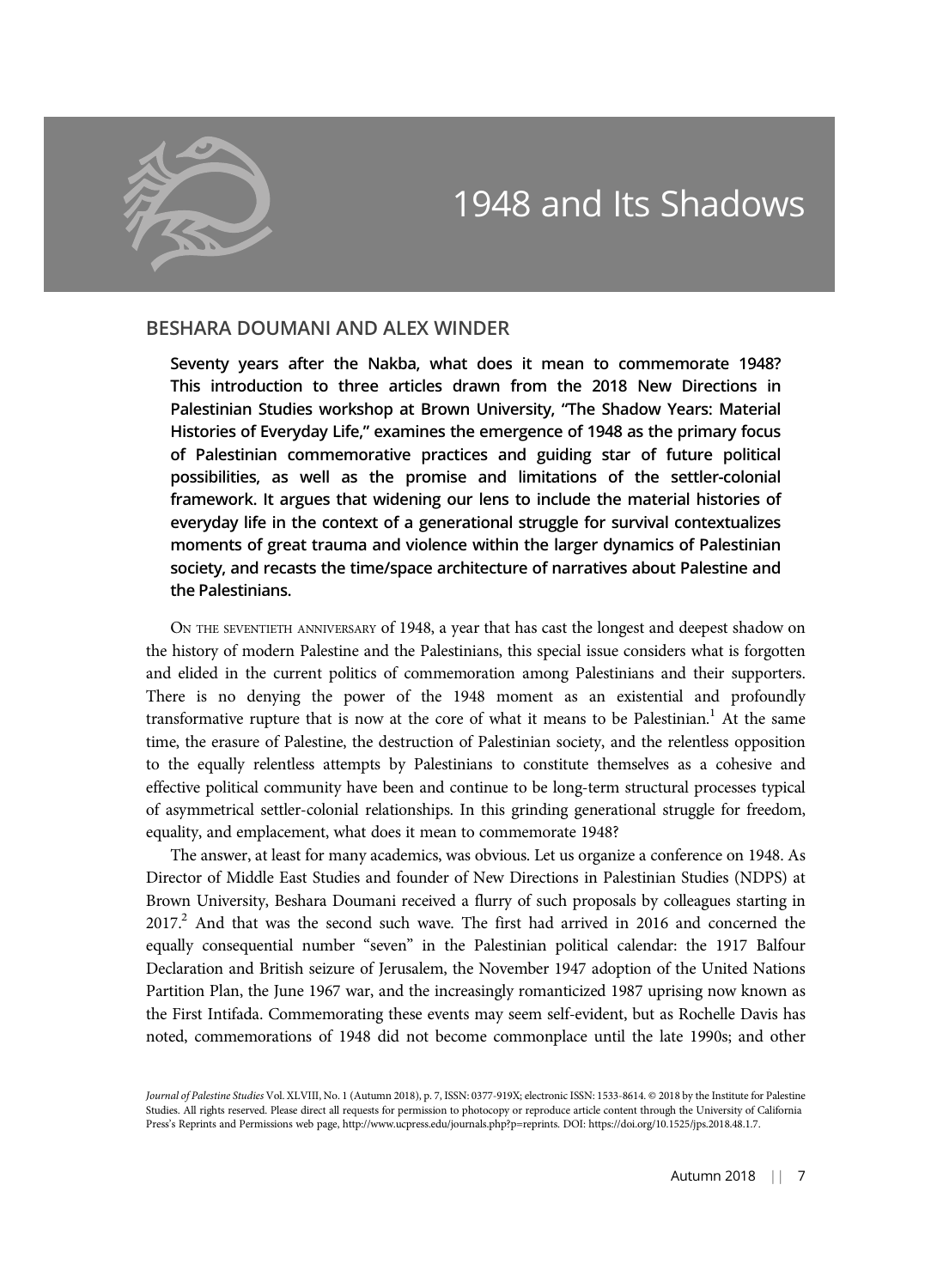commemorations, such as that of the 1968 Battle of Karameh, faded after the 1982 Israeli invasion of Lebanon effectively ended the "armed struggle" phase—materially and, eventually, rhetorically—of the Palestine Liberation Organization.<sup>3</sup>

Imbuing a moment with extraordinary significance valorizes a specific bundle of political perspectives, agential actors, and places that, in combination with other bundles, constitutes the time/space architecture of stories about Palestine and the Palestinians. Choosing which moments hence, which bundles—are most deserving of commemoration reveals a great deal about the state of Palestinian political culture and visions for the future.<sup>4</sup> The importance of 1948 in the mobilization of memory, for example, has risen in inverse proportion to the degree of faith in the global political formula that shaped much of the twentieth century: partition. Often referred to as "land for peace," this formula was pursued by Palestinian leaders in earnest beginning with Yasir Arafat's famous "Gun and Olive Branch" speech at the United Nations in 1974, formalized in 1988 at the Palestine National Council meeting in Algiers, and fully embodied in the 1993 Oslo Accords. The ending of the second phase of the Palestinian national movement, symbolized by the diasporic camp-based guerrilla fighter, combined with the waning days of the third phase, symbolized by the suit-and-tie technocrat in Ramallah, have opened a space for 1948 to emerge as the guiding star of future political possibilities.

A structure of commemorative politics solely constructed around events of massive destruction, loss, and colonial machinations—such as 1917, 1948, and 1967—can imprint the time/space architecture of colonial narratives onto Palestinian ones, constituting, effectively, a discursive "iron cage." <sup>5</sup> Such a commemorative structure hides more than it reveals, and it elides the agency and responsibility of "ordinary" Palestinians at crucial moments of their history. This is especially true for the shadow years just before and after 1948. For example, one can think of the fluid period of mobility between expulsion and eventual settlement in currently existing refugee camps by the mid-1950s as akin to the bouncing of a ball dropped from the roof of a house. Thousands of journeys by groups, large and small, forced to leave villages and neighborhoods, bouncing their way from one place to the other, making thousands of fateful decisions along the way. Where shall we go? With whom and for how long can we stay? Shall some of us return while others move on? Like an x-ray or an MRI, each of these decisions exposes, in unprecedented detail, the bones, tissues, and arteries of the pre-1948 Palestinian social body as it was dislocated and dispersed.

These decisions were formative of so much more than simply the demographic and spatial structure of diasporic communities (both within and outside of Palestine). They generated a dizzyingly diverse array of subjectivities, social practices (in the broad sense of the word), and life trajectories that shared, at the same time, the searing memories, conscious and unconscious, of a people dispossessed. Seeing, understanding, and remembering these experiences and practices can critically teach us about ourselves, inspire us to expand our political imagination, and help us to mobilize for potential histories. They can, in other words, provide the raw materials for constructing a new backbone for an overarching Palestinian narrative that can engage more fully with the three fundamental questions that still bedevil Palestinian politics: What does it mean to be Palestinian? What do Palestinians want? And how do they intend to get there?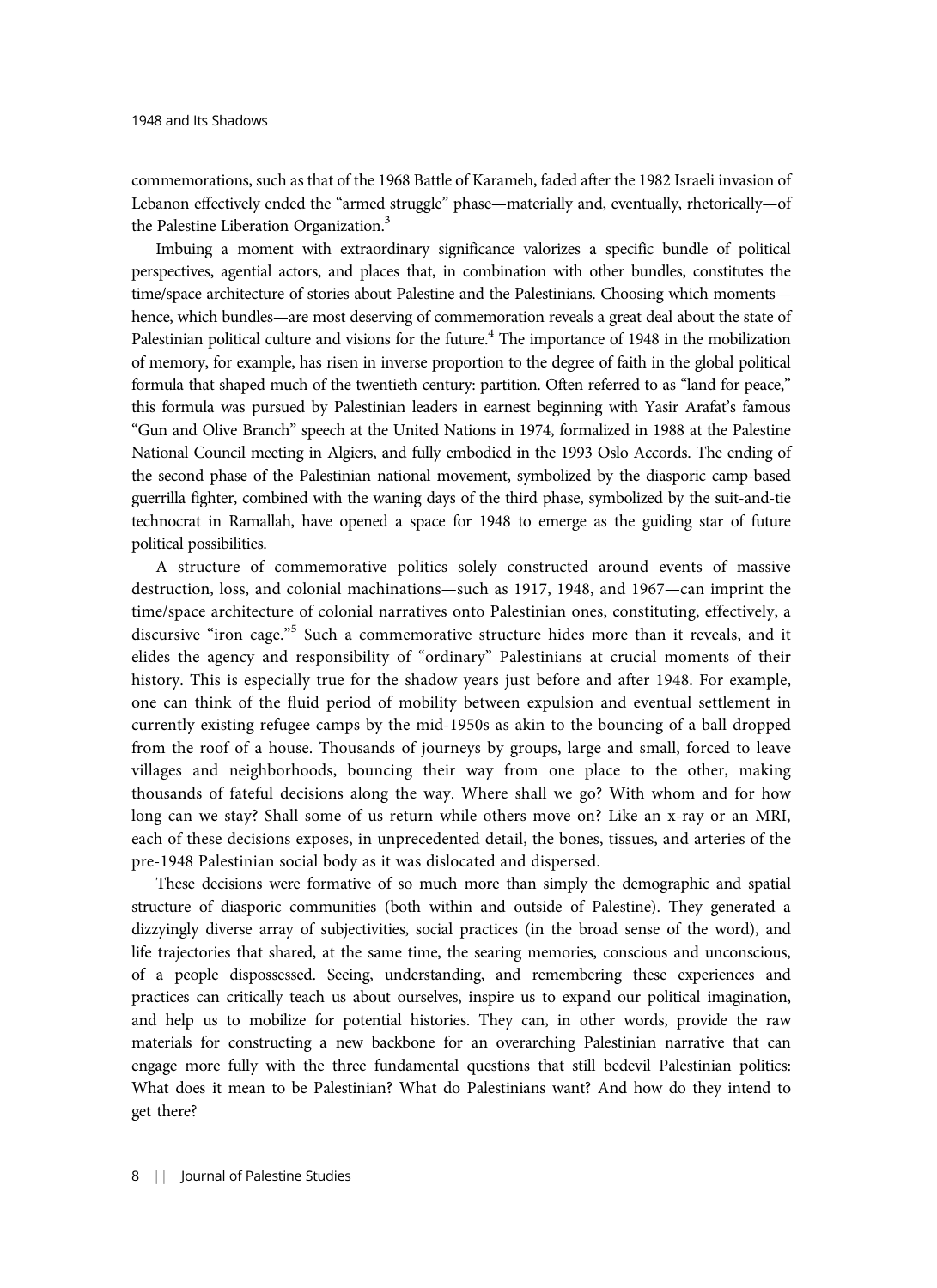The rising influence of a settler-colonial framework within Palestinian studies, an old/new approach that emphasizes dispossession as "a structure, not an event," has produced a widespread rethinking of the Nakba as an ongoing process rather than a singular moment.<sup>6</sup> This conceptualization posits the displacement and dispossession of Palestinians in 1948 as only the most visible substantiation of a structure of settler invasion and indigenous elimination prior to and after 1948. Commemorating 1948 thus repudiates the Oslo Accords' prioritization of 1967 as the starting point for "land for peace" negotiations, and potentially decenters statehood as the end goal for all three major components of the Palestinian body politic: refugees in the diaspora; residents of the West Bank, Gaza, and East Jerusalem; and Palestinian citizens of Israel. Reference to a continuous Nakba thus serves as a reminder of persistent Palestinian struggles against enclosure and erasure and refuses the confinement of the Palestinians' right to political self-determination to the so-called occupied territories. A commemorative structure centered on 1948 can also lend itself to a kind of lachrymose school of Palestinian history marked by a series of tragedies, each a permutation of "a catastrophe without borders in space or limits in time."<sup>7</sup> As Rana Barakat provocatively argues, employing a settler-colonial studies analytic, "regardless of intentions, . . . can and has led to a Zionist-centered reading" of Palestinian history. Instead, she proposes a framework of indigeneity, "which involves a reading of settler colonialism within a Palestinian narrative" in order to recognize "Palestinians as the makers of Palestinian history as opposed to Palestinians as a part of a Zionist narrative.<sup>8</sup>

If we accept that a century-long purposeful (in the sense of both collective and individual agency) process of "being and becoming Palestinian" in a settler-colonial context is the fundamental dynamic that molds present realities and generates future political possibilities, it follows that the meanings and practices of commemoration need to be expanded and democratized to include the politics of everyday life among the majority of Palestinians whose voices, hitherto, have been only faintly heard in conventional political histories.<sup>9</sup> Stretching the concept of politics to include such experiences and actions is important despite, or perhaps precisely because of, the astounding range and internal frictions of such politics. These frictions include, among other things, the pervasive microcompromises of daily existence that turn the shield of nationalist rhetoric into a sieve, the hierarchical power relations within Palestinian communities that consume vast amounts of political energy, and the internal contradictions of a fragmented Palestinian body politic, which undermine the emergence of unified goals and means.

If with agency comes responsibility, then commemorating everyday politics—to the extent that is possible in the first place—does not only recognize the significance of the ordinary; it also provides a self-critical and inward-looking dimension to commemorative practices. In other words, it thrusts internal contradictions onto the political stage. Hanging dirty laundry in public is a risky move. Since Palestinians are in the midst of a struggle for survival, should not academics focus instead on constructing a clear, simple, and cohesive story line that can unify and mobilize? In fact, much of the writing on the Palestinian condition does take that route in one of two ways: demonstrating injustice and celebrating resistance through an often exclusive focus on the actions of the Other and the various responses to it, and demonstrating the indigeneity of Palestinians through an often exclusive focus on the seamless Arab/Muslim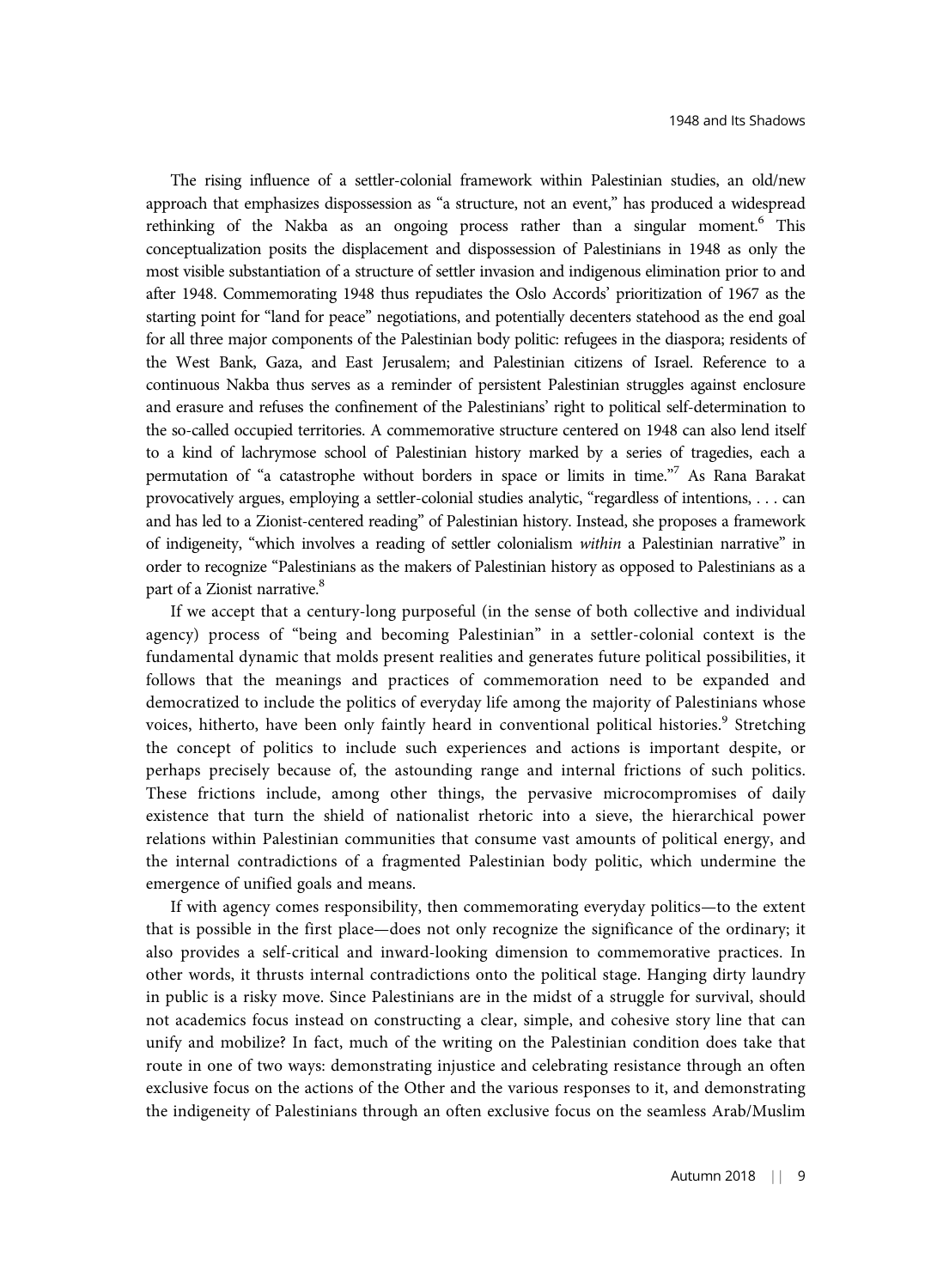unity of land and people.<sup>10</sup> Thus far, neither has succeeded in laying the foundations for a new political language, and neither pays sufficient attention to the practices of everyday life that produce and transform the meanings of being Palestinian across time and space.

A more capacious approach to commemorative practices draws power from internal complexities, expands the political imagination, and builds stronger foundations for international solidarity. This is why the response to proposals to devote the 2018 New Directions in Palestinian Studies workshop to a commemoration of 1948 was to organize it, instead, on the theme "The Shadow Years: Material Histories of Everyday Life." The workshop sought to address both the production of "shadows" and to probe their depths so as to provide a fuller understanding of the continuities and gradual changes across landmark events that transcend a linear narrative of a series of ruptures. The goal was not to avoid the political, but to recast and contextualize moments of great trauma and violence within the larger dynamics of Palestinian society. The advantage of making everyday politics available for commemoration is that they constitute an incredibly rich but seldom tapped archive that reveals, among other things, strategies of struggle and survival relevant to the challenges facing Palestinians today.

One way of excavating such strategies is by asking: how might material histories offer new insights about the diversity of Palestinian experiences, as well as the contradictions and uneven impact of transformative events? How are the political and affective reverberations of these events related to or understood through individuals' and communities' relationships with material objects and the built environment? The dozen papers presented at the NDPS workshop in March 2018 focused on a wide range of material objects ranging from textbooks, tobacco, and cement to camps, urban renovation, and the politics of water and electricity infrastructures. Three papers from the workshop appear in this special issue, with three more to follow in future issues. Other papers from the workshop will also appear in forthcoming special issues of the Jerusalem Quarterly, this journal's sister publication.

The articles here, by Mezna Qato, Nasser Abourahme, and Dotan Halevy, are examples of a growing scholarly field of critical and engaged Palestinian studies that goes beyond asserting the existence of a Palestinian people with a legitimate claim to Palestine—though such assertions, in the face of the sustained denial of Palestinian existence and claims, remain prevalent $11$ —and seeks to unpack the complex, variegated, and dynamic character of Palestinian experiences.<sup>12</sup> In this special issue, the articles address the "shadow years" on either side of 1948, which had for decades remained unexplored, existing as dead zones in Palestinian history, stretching roughly from the end of the Arab Revolt in 1939 to the Partition Resolution of 1947, and from the 1949 Armistice Agreements to the emergence of Palestinian resistance organizations in the late 1950s. Moreover, they engage the everyday material dimensions of Palestinian struggles as something more than effects of colonial power.<sup>13</sup>

Palestinian experiences in the immediate wake of 1948 were shaped by multiple factors, not the least of which were legal and other forms of regulation imposed by the regimes under whose authority they found themselves. But the closer we get to the everyday, the clearer it becomes that these experiences were shaped not only from the top down, but also from the bottom up—that is, by the strategies and struggles of Palestinians themselves.<sup>14</sup> In "A Primer for a New Terrain," Qato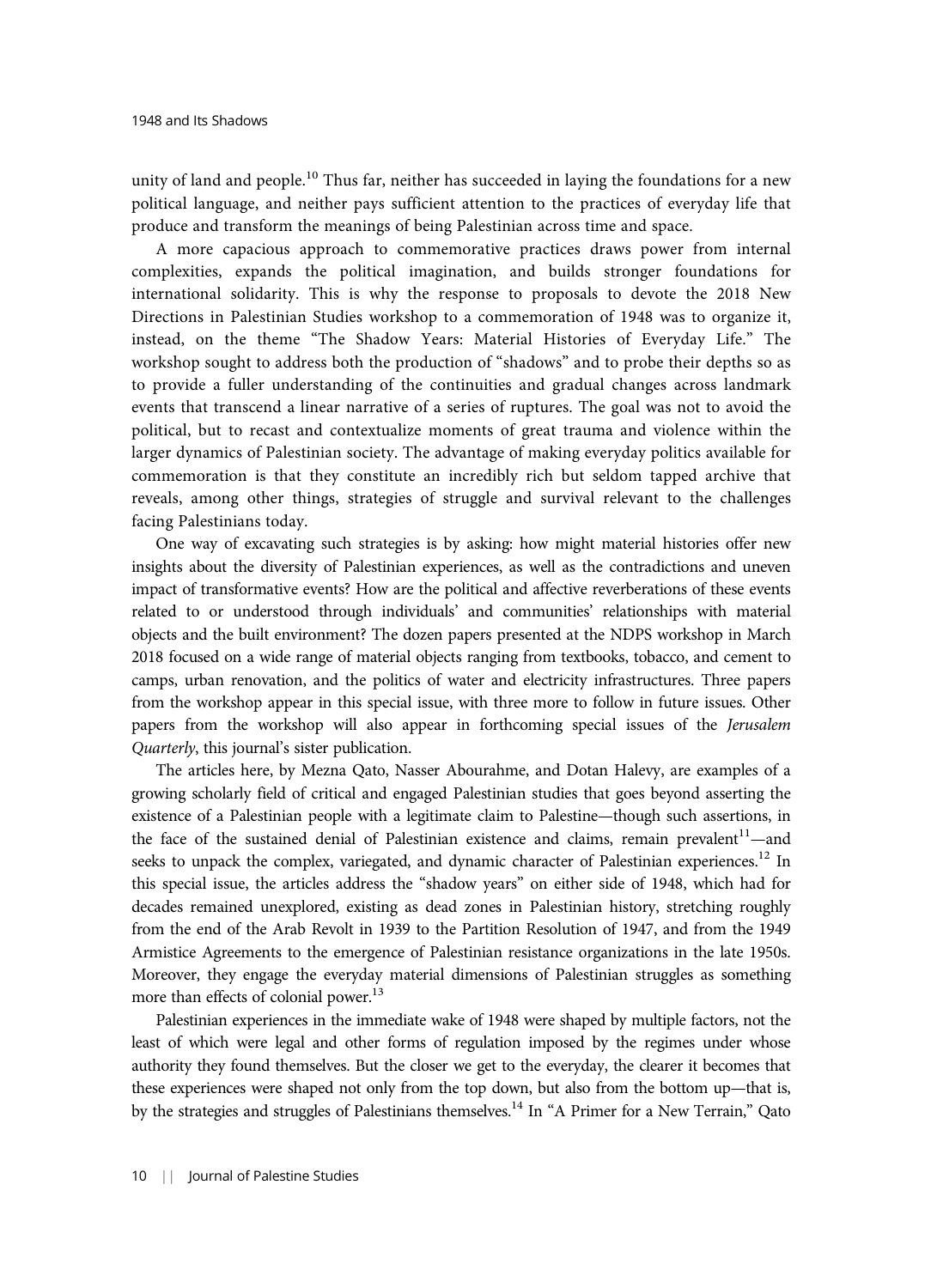explores the particulars of the "imaginative geography" produced by the Hashemite state's third-grade geography primer—authored by Jordanian and Palestinian educators—in which a group of fictional students engage in a series of road trips within and beyond the borders of Jordan, borders that the primer expands to include "all of Palestine and Transjordan, previously."<sup>15</sup> This primer reflects a particular effort to de-Palestinianize space, in keeping with but distinct from Israeli efforts in this regard.<sup>16</sup> Qato reminds us, however, that texts have a life beyond the page and that control over their reception is never fully in the hands of those who write, publish, or distribute them. Palestinian students may have memorized the texts to pass exams, but doing so did not supplant memories of the places from which they were expelled, nor their experiences of refugee camps conspicuously absent from the primer. The primer as a material object thereby took on a particular social life, one shaped both by its significance in the lives of Palestinian schoolchildren and by their resistance to its discursive erasure of their Palestinian-ness. It was an object of reverence, its words memorized by the light of candles and kerosene lamps, its passages chanted on the way to school, and its pages handled with utmost care to ensure that a single copy could be handed down from one sibling to the next. At the same time, students defaced photographs of the king within it and drew themselves into images of their homeland.

The passage of time and the transformation of refugee camps from sites of survival into spaces of everyday life did not resolve this tension between survival and resistance, between life and politics. The camp, in particular, became a space that, intellectually and materially, manifested both Palestinians' adaptation to a post-1948 reality and their refusal of its meaning. In "Nothing to Lose but Our Tents," Abourahme analyzes the camp in some of the literature of the Palestinian revolution—an experience that he locates roughly between 1960 and 1982—and notes that the revolution "didn't just emerge as a mass, popular movement *from* the refugee camps; in many respects, it emerged *against* the camps." The Palestinian revolution was thus engaged in an effort that strained simultaneously toward "making and unmaking of the camp": *unmaking* it as a humanitarian space of life and nothing more, and *making* it as a launching base for militancy.<sup>17</sup> Yet the camp life that Palestinians made could not be encapsulated in this dichotomy—it was always a space of everyday struggles for survival and dignity, internal politics, and localized power.18 Examining the entanglement of camp and novel in works by Ghassan Kanafani, Rashad Abu Shawir, and Yahya Yakhlif, Abourahme shows how the camp, "even at a symbolic level, cannot be kept on one side of the life/politics divide; it spills over constantly, appearing as an ambivalent and indeterminate space between place and non-place."

The spillage between place and non-place is also a theme found in Halevy's exploration of the tensions between different "essential modalities of urban change in Palestine," and the transformation of these modalities during the late Ottoman and Mandate periods. At the heart of this transformation, Halevy argues in "Toward a Palestinian History of Ruins," are the ways in which "practices of spatial *evolution*—material reuse and the ulema-guided waqf system—were replaced with the state-centric institutions of spatial *revolution*—the modern waqf administration, municipal redevelopment, and antiquities protection." Halevy traces how in Gaza different actors mobilized these logics in contests over "residual spaces and derelict structures,"<sup>19</sup> namely the Great Mosque and Khan al-Zayt. The urban fabric of Gaza was shaped and reshaped during the Mandate period through local residents' negotiation with colonial power (manifested here in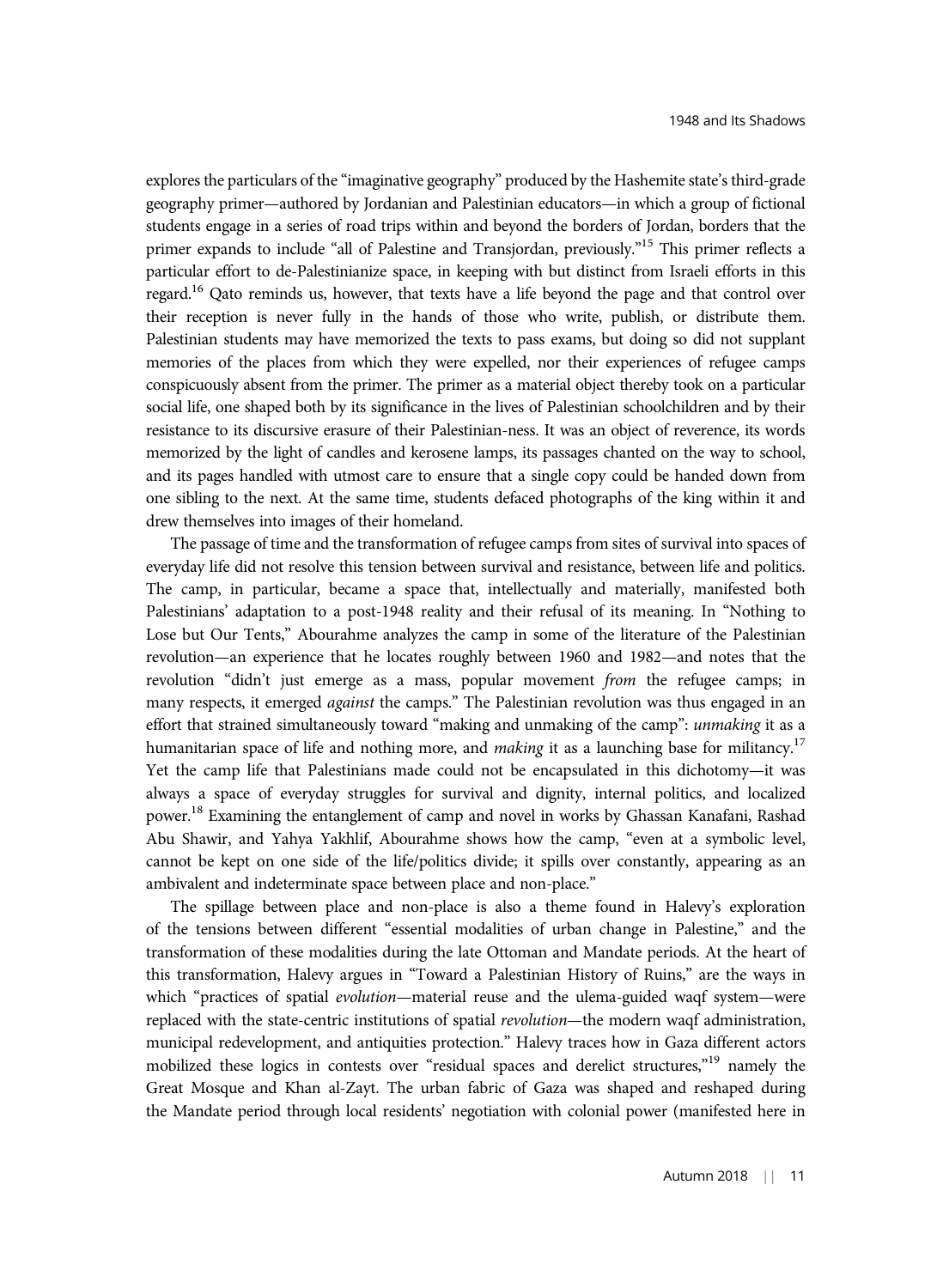the Department of Antiquities and the municipality) and with Palestinian elites (embodied by the Supreme Muslim Council).

Halevy's attention to these contests over space serves as a response to a question posed by Munir Fakhr Eldin: "How can we discuss struggles over land in a colonial context both within and outside the law, in the court and in a legal framework, as well as in lived realities, ideas, and social relations?"<sup>20</sup> Struggle over land is at the core of modern Palestinian history, and of the events of 1948 in particular, but framing this struggle as a national or even a settler-colonial struggle has had a tendency to flatten or erase the particular dynamics of the relationship between people and space within Palestinian society.<sup>21</sup> These dynamics include geographic variation, stratification of land ownership, and conflicting logics and practices of land usage, including those inconsistent with capitalist concepts of private property.<sup>22</sup> Land is, of course, only one lens through which to view the complexity of Palestinian society, whether before or after 1948. The rapidly expanding body of work on 1948 and Palestinian collective memory has increasingly attended to the ways in which class, gender, location, and other factors shape memory work. $^{23}$ 

A focus on the material culture of everyday life in the shadow years of modern Palestinian history questions the identity/territory/sovereignty matrix and the state-centric projects that characterize successive phases of the Palestinian national movement. This does not mean that Palestinians do not have a moral imperative and a legal right to live in and/or return to their homeland, nor that they should give up the struggle for statehood. Rather, the point is to de-exceptionalize the Palestinian condition by placing it in a global historical context, and to challenge the colonial genealogy of nationalist identity narratives by attending to the ironic and contingent historical pathways carved by discrete and internally differentiated Palestinian communities. This carving takes place in the everyday struggles for survival, for dignity, and for political rights. Choosing to foreground these overshadowed aspects of Palestinians' experiences through a critical analysis of the politics of commemoration on the occasion of the seventieth anniversary of 1948 is not to deny the catastrophic rupture of that year or to diminish the structural grip of settler colonialism. Rather, it is to propose that Palestinian history has a rich but hitherto underappreciated archive of political possibilities that can only be revealed by making the effort to imagine Palestinian lives before, beyond, and after settler colonialism.

## About the Authors

Beshara Doumani is a professor of history at Brown University and founder of New Directions in Palestinian Studies. His most recent book is Family Life in the Ottoman Mediterranean: A Social History (Cambridge: Cambridge University Press, 2017).

Alex Winder is a visiting assistant professor of Middle East Studies at Brown University and associate editor of the Jerusalem Quarterly.

The 2018 New Directions in Palestinian Studies (NDPS) workshop, from which the articles in this special issue derive, was planned collaboratively by the authors.

## ENDNOTES

Of course, 1948 does not fully account for modern Palestinian identity, which is multilayered, has deep historical roots, and is fluid across time and space.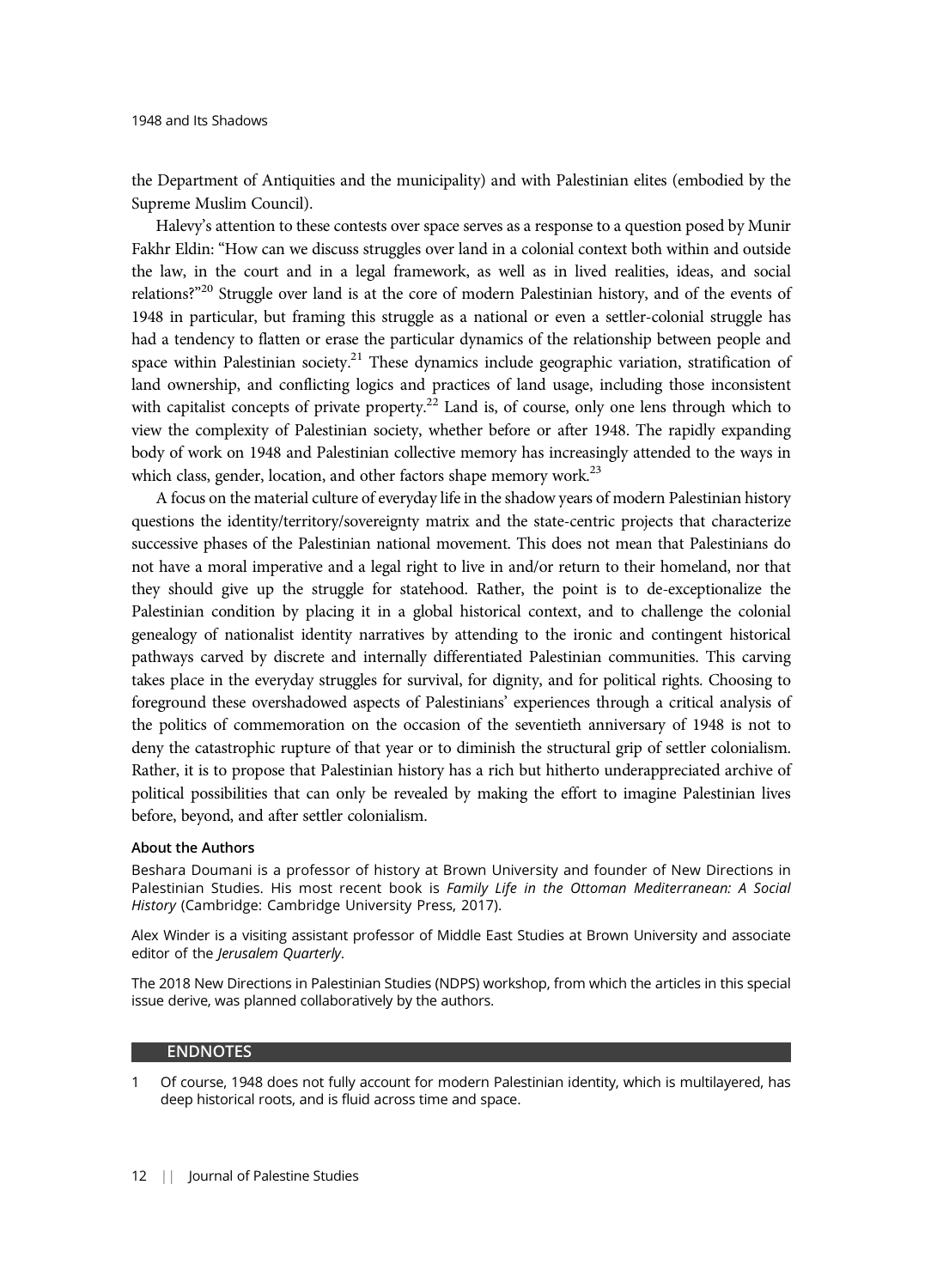- 2 An initiative of the Middle East Studies program at Brown University, NDPS was founded in 2012 to promote the integration of Palestinian studies into larger streams of critical intellectual inquiry, especially by supporting the work of emerging scholars through an annual thematic workshop, a book series, and an endowed post-doctoral position. The workshop provides a platform for rigorous theoretical and methodological discussion of new research agendas that seek to decolonize, de-exceptionalize, and globalize Palestinian studies. The first five workshops focused on the following themes: "Political Economy and the Economy of Politics" (2014), "Political Culture and the Culture of Politics" (2015), "Approaches to Research on Palestinian and the Palestinians" (2016), and "The Politics of Archives and the Practices of Memory" (2017). More information can be found at palestinianstudies.org.
- 3 Rochelle Davis, "The Politics of Commemoration among Palestinians," JPS 47, no. 1 (Autumn 2017): pp. 69–85.
- 4 This is even more true for Palestinians who could not concretize memory through the built environment in any systematic way given the absence of a state and, more crucially, of meaningful territorial control. See Davis, "Politics of Commemoration."
- 5 The phrase is taken from Rashid Khalidi's The Iron Cage: The Story of the Palestinian Struggle for Statehood (Boston: Beacon Press, 2006).
- 6 The oft-quoted "structure, not event" phrasing was popularized by Patrick Wolfe. See Patrick Wolfe, Settler Colonialism and the Transformation of Anthropology (London: Cassell, 1999), p. 2. For an overview of the application of the settler-colonial framework to Palestine, see Brenna Bhandar and Rafeef Ziadah, "Acts and Omissions: Framing Settler Colonialism in Palestine Studies," Jadaliyya, 14 January 2016, http://www.jadaliyya.com/Details/32857/Acts-and-Omissions. Recent articulations of the necessity of understanding the Nakba as a process include: Lila Abu-Lughod and Ahmad H. Sa'di's introduction, "The Claims of Memory," in Nakba: Palestine, 1948, and the Claims of Memory, ed. Ahmad H. Sa'di and Lila Abu-Lughod (New York: Columbia University Press, 2007), p. 18; Elias Khoury, "Rethinking the Nakba," Critical Inquiry 38, no. 2 (Winter 2012): p. 263; Adel Manna', "The Palestinian Nakba and Its Continuous Repercussions," Israel Studies 18, no. 2 (Summer 2013): p. 87; and Nahla Abdo and Nur Masalha, eds., An Oral History of the Palestinian Nakba (London: Zed Books, 2018).
- 7 Khoury, "Rethinking the Nakba," p. 263.
- 8 Rana Barakat, "Writing/Righting Palestine Studies: Settler Colonialism, Indigenous Sovereignty, and Resisting the Ghost(s) of History," Settler Colonial Studies 8, no. 3 (2018): pp. 349–63 (quote at p. 350). This is not to say that there is a single or unified Palestinian narrative. See n. 10 below.
- 9 Of the scholarly emphasis on commemoration in Palestinian refugee camps in Lebanon, Diana Allan writes: "While oral narratives of the expulsion, the politics of memory, the right-of-return movement, and deracinated nationalism continue to figure prominently in ethnographies, the material conditions of refugee existence have tended to be occluded." She continues: "Everyday matters such as work, health, and homemaking have received very little scholarly attention; even politically valenced issues such as power dynamics, grassroots action, and notions of futurity are recognized only when the frame of reference is large-scale, national, and symbolic." Diana Allan, Refugees of the Revolution: Experiences of Palestinian Exile (Stanford, CA: Stanford University Press, 2014), pp. 4–6.
- 10 For a detailed analysis of the "call to battle" and "affirmation of identity" themes in Palestinian historical writing, see Beshara Doumani, "Rediscovering Ottoman Palestine: Writing Palestinians into History," JPS 21, no. 2 (Winter 1992): pp. 5–28.
- 11 For example, in the introduction to their landmark volume on the Nakba and memory, Abu-Lughod and Sa'di write: "The cumulative effect of the memories we have collected and analyzed in this book is to affirm that something terrible happened to the Palestinians as a direct result of the military and political will to create the state of Israel." This is a surprisingly modest "cumulative effect" for a collection of such significance, and seems to indicate the continued sense that there is a need to reaffirm Palestinians' existence and to document the violence behind their dispersal in 1948, thereby legitimizing their claim to Palestine (which Zionist propaganda sought to undermine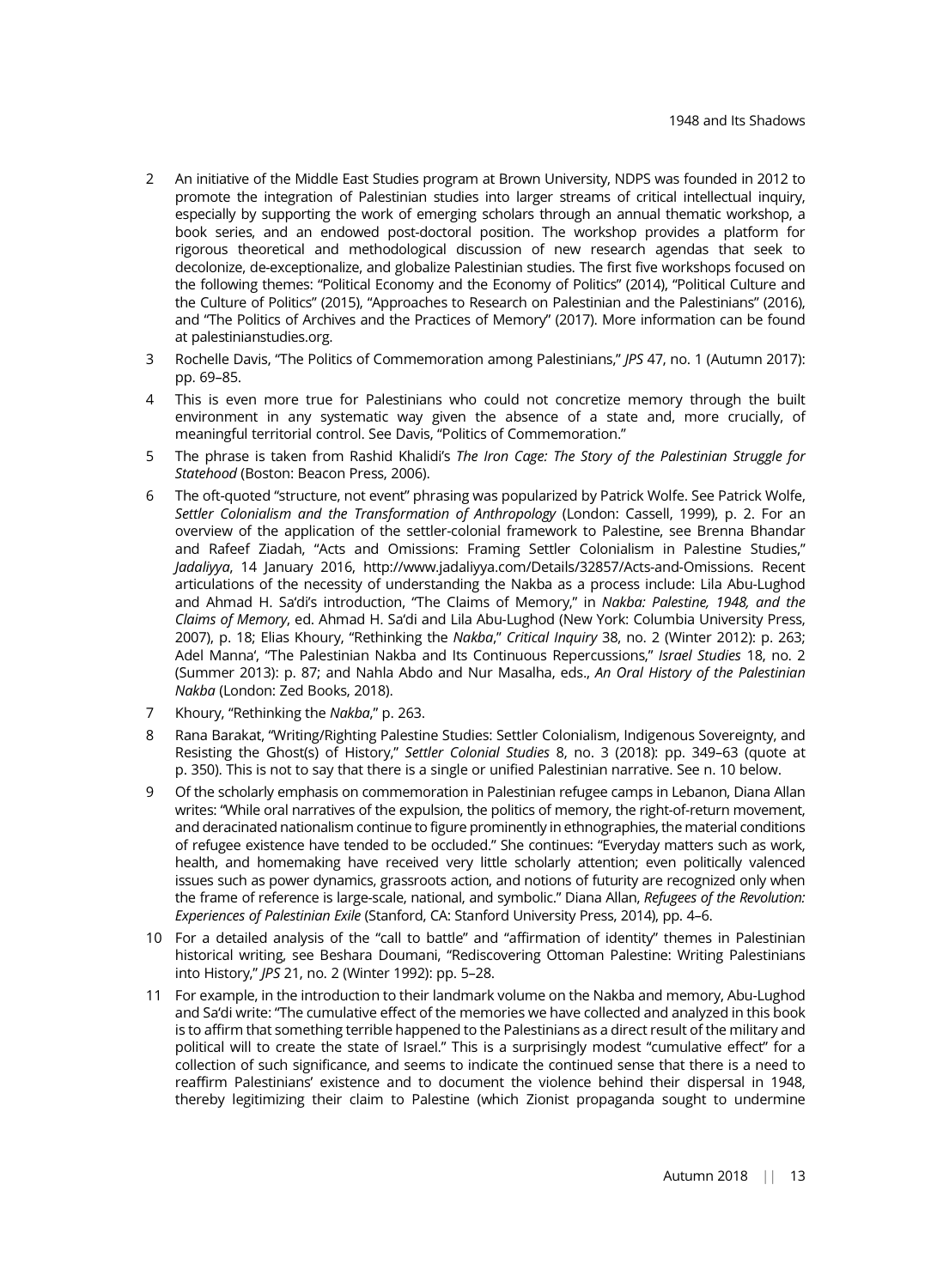through narratives that stressed Palestinians' flight according to Arab orders or personal choice). Abu-Lughod and Sa'di, "The Claims of Memory" in Nakba, ed. Sa'di and Abu-Lughod, p. 23.

- 12 A far from complete list includes: Ilana Feldman, Governing Gaza: Bureaucracy, Authority, and the Work of Rule, 1917–1967 (Durham, NC: Duke University Press, 2008) and Police Encounters: Security and Surveillance in Gaza under Egyptian Rule (Stanford, CA: Stanford University Press, 2015); Adel Manna', Nakba wa baqa': Hikayat Filastiniyyin dhallu fi Hayfa wa al-Jalil (1948–1956) (Beirut: Institute for Palestine Studies, 2016); Shira Robinson, Citizen Strangers: Palestinians and the Birth of Israel's Liberal Settler State (Stanford, CA: Stanford University Press, 2013); and Sherene Seikaly, Men of Capital: Scarcity and Economy in Mandate Palestine (Stanford, CA: Stanford University Press, 2015).
- 13 As Shira Robinson writes with regard to the experiences of Palestinians within Israel's borders post-1948, a "myopic treatment of colonialism has perpetuated our inability to make sense of the coexistence of liberal citizenship and colonial rule in post-1948 Israel and to wrestle historically with the complexity of Palestinian experiences within it." Robinson, Citizen Strangers, p. 6.
- 14 See, for example, Ilana Feldman's work on policing in Gaza under Egyptian control, which takes into consideration the "formation of new relationships and intimacies in an altered community and governing structure . . . and the reconfiguration of borders, both spatial and social, as key features of governing and community relations." Feldman, Police Encounters, p. 24. A number of other recent efforts to examine Palestinian experiences in the immediate wake of 1948 include: Manna', Nakba wa baqa'; Robinson, Citizen Strangers; and Alex Winder, "Muqaddima," in Bayna manshiyyat Yafa wa Jabal al-Khalil: Yawmiyyat Muhammad 'Abd al-Hadi al-Shrouf (1943–1962), ed. Alex Winder (Beirut: Institute for Palestine Studies, 2016).
- 15 On imaginative geography, see Edward W. Said, "Invention, Memory, and Place," Critical Inquiry 26, no. 2 (Winter 2000): pp. 175–92.
- 16 On the de-Palestinianization of space, see Sari Hanafi, "Spacio-cide and Bio-politics: The Israeli Colonial Project from 1947 to the Wall," in Against the Wall: Israel's Barrier to Peace, ed. Michael Sorkin (New York: New Press, 2005); and "Explaining Spacio-cide in the Palestinian Territory: Colonization, Separation, and State of Exception," Current Sociology 61, no. 2 (2013); and Gary Fields, Enclosure: Palestinian Landscapes in a Historical Mirror (Oakland: University of California Press, 2017).
- 17 Khaldun Bshara describes the urbanization of refugee camps through "lingering processes of making and unmaking of the camp." He continues: "I use the terms making and unmaking of the camp because the process of making (establishing, constructing, developing, and urbanizing) involves the unmaking of the camp as humanitarian temporary space as well as the unmaking of refugees as humanitarian subjects." Khaldun Bshara, "Spatial Memories: The Palestinian Refugee Camps as Time Machine," Jerusalem Quarterly 60 (Autumn 2014): pp. 14–15.
- 18 See, for example, Allan, Refugees of the Revolution; Nell Gabiam, The Politics of Suffering: Syria's Palestinian Refugee Camps (Bloomington: Indiana University Press, 2016); Muhammad Ali Khalidi, ed., Manifestations of Identity: The Lived Reality of Palestinian Refugees in Lebanon (Beirut: Institute for Palestine Studies and Institut francais du Proche-Orient, 2010); Are Knudsen and Sari Hanafi, eds., Palestinian Refugees: Identity, Space, and Place in the Levant (London: Routledge, 2011); and Julie Peteet, Landscape of Hope and Despair: Palestinian Refugee Camps (Philadelphia: University of Pennsylvania Press, 2005).
- 19 This phrasing is borrowed from Yazid Anani, "Al-Atlal: Ruins & Recollections," Jerusalem Quarterly 69 (Spring 2017): p. 10.
- 20 Munir Fakher Eldin, "British Framing of the Frontier in Palestine, 1918–1923: Revisiting Colonial Sources on Tribal Insurrection, Land Tenure, and the Arab Intelligentsia," Jerusalem Quarterly 60 (Autumn 2014): p. 55.
- 21 As Fakhr Eldin writes, a "simple story of colonial land acquisition and loss of sovereignty" in Palestine fails to account for "the inhabitants of Palestine whose history and rights cannot be told in terms of bourgeois property rights and who are often omitted or antagonized in the national narrative." Fakher Eldin, "British Framing of the Frontier," p. 55–56.